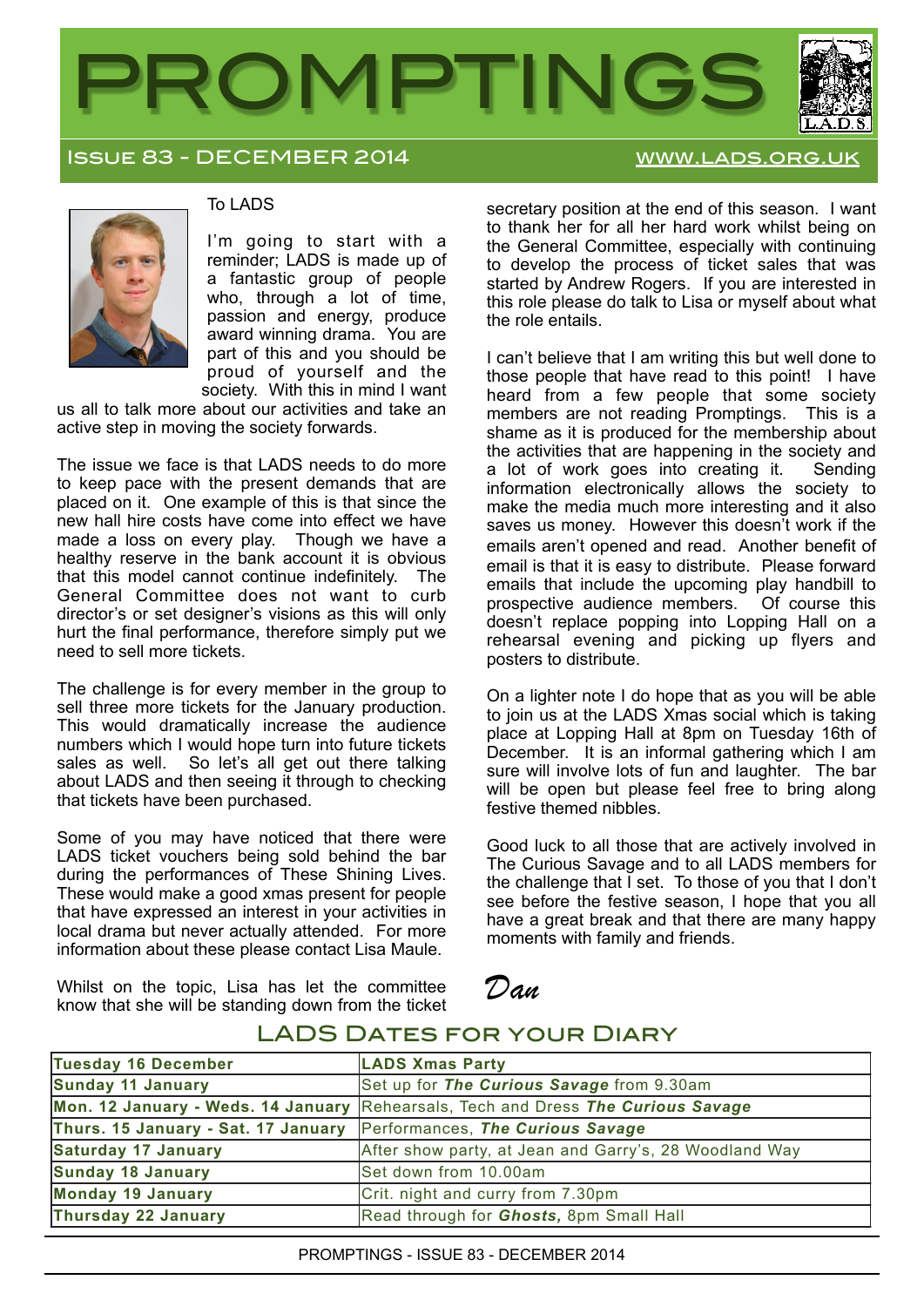# NEW MEMBERS

A warm welcome to the following new members (and guests):

Charlotte Pope and Rebecca Phillips who will both be appearing in *The Curious Savage*. We are also very grateful to Pam McDonald, who is guesting for us in *The Curious Savage.*

Maria Tyler helped with props on *These Shining Lives* and is a new member.

Peter Huber, Neil Grosvenor and Chelsea Camp will all be taking parts in *Beyond Reasonable Doubt* and we welcome back Ashley Flexen, who played Jack in *My Boy Jack* and is also joining LADS for a part in *Beyond Reasonable Doubt.*

### PLAY SELECTION and **CASTING**

With one successful production under our belt and the next one well into rehearsal, the 2014/15 season is well under way.

The play reading committee has started the task of reading and selecting all the plays for next season but we are struggling to find a good murder mystery to add to our list. If you know of a play that would be suitable for LADS, please let me know.

We have held a few new member evenings recently and I am delighted to say that we have recruited several new members, some of whom have already been cast or are working backstage for The Curious Savage and Beyond Reasonable Doubt so a very warm welcome to you all. We still need to increase our membership for acting, backstage and audience members so if you know anyone who may be interested in joining, encourage them to contact me and get involved.

I'm sure that this will be mentioned elsewhere in Promptings but it is increasingly vital that we sell more tickets for each of our productions and the best way to do this is word of mouth so please do what you can to help. If you are not involved in a production, come to see it and support other LADS members, we all like to perform in front of a full auditorium. The dates of all our productions are on the website so make sure they are in your diary. LADS are now on Twitter and can be found at @loughtondrama. Please follow us and re

tweet our messages and join our Facebook group and share our status updates. If you would like to help with marketing or have any ideas about how we can promote our plays and the society, please contact Jean.

I look forward to seeing you all at the Christmas social on 16th December, resplendent in your best festive attire.

**Cathy**

### advertising in our programmes

*DO YOU KNOW ANYONE WHO MAY WISH TO ADVERTISE IN THE NEW FULL-COLOUR LADS PROGRAMME?*

Please let me have their details and I will send them a media package. Flexible rates are available, but the basic price is £50 for a full A5 portrait ad, and £30 for a A6 landscape ad.

**Jean - 07896 910214.**

## TICKET SALES

WE NEED TO SELL MORE TICKETS .... LADS needs YOU to sell tickets... Marketing the society and our plays will raise the profile of LADS in the area, but it is generally accepted that the people that actually come and watch a play by an amateur company for the first time almost always knows someone in the company. Please talk to your friends and relations about LADS, and sell them tickets - not just for the plays you are involved in, but for EVERY play!! If they come along and enjoy it, make sure they know about the whole season.

### noda crit. for 'these shining lives' - jacqui **STEADMAN**

 I was very happy to cover for your Regional Rep, Andrew Rogers who was involved in this production, and to once again witness the vision of LADS in putting on a play that is so littleknown. It takes a lot of courage to perform plays of this ilk and, under the experienced and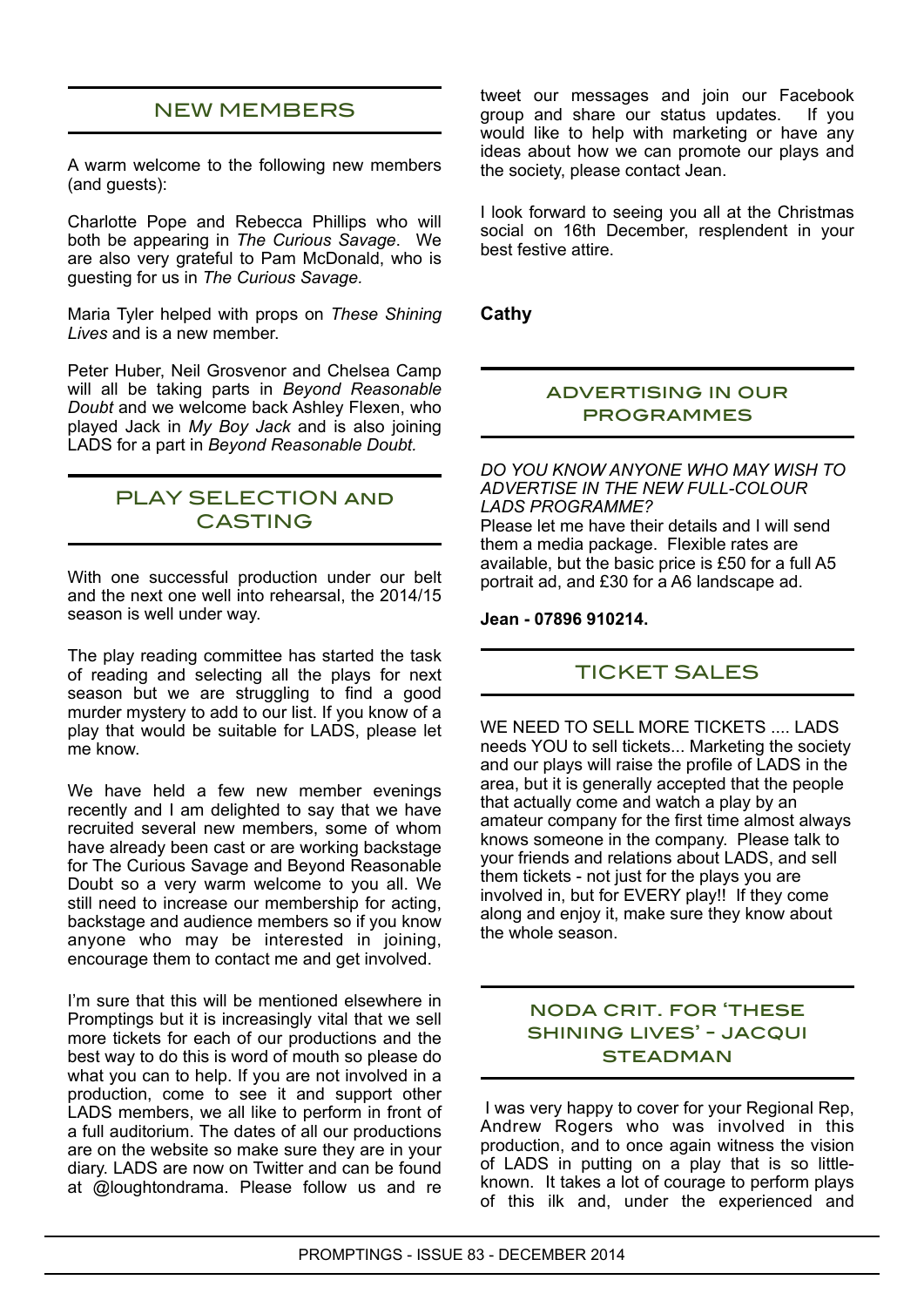sensitive hand of Karen Rogers, the audience were drawn into the lives of these young women in their attempt to make better lives for themselves and their families. I was also pleased that there was some background about the writer and the play in the programme notes, thus enabling us to concentrate on the performances and the enactment of the story. For me, plays which are, in fact, true stories are always so powerful, and one leaves the theatre both thoughtful and thankful that those days are over.



#### **Roz Gerrie and Tom Donoghue**

The simple set, which used different levels to indicate different locations, worked very well to illustrate different venues in which the play takes place, with just the work benches needing to be brought into view to indicate the factory. You made very good use of the side aprons too, as the doctor's surgery and the judicial court. Visuals on the back syc helped in this respect to set the scenes without the need for protracted changes, thus keeping the pace of the play uninterrupted. It certainly helped to show the conditions in which the girls in the factory worked. The lighting on various parts of the stage when the venue changed, was well executed. Take care, when working with accents, that they are maintained throughout the performance. There were a couple of places where they did slip a little.

There was a very good introduction to the story in Catherine's opening speech to the audience – full of hope for the future and excitement about the opportunities opening up for women in the first part of the 20th century. At various points during the action of the play Catherine addresses the audience in this way, creating a very intimate atmosphere in which to watch the development of the story. Although this was initially Catherine's story it eventually expanded to include all the girls, Frances, Charlotte and Pearl who had formed such a tight bond they became like family. The four of them made a very good acting team

with clearly drawn personalities and characteristics which were maintained throughout the play.



**Martin Howarth and Andrew Rogers**

Roz Gerrie was remarkable as Catherine, the pivotal role in the play. She seemed in inhabit the character from the time she stepped onto the stage and was totally believable all the way through. Such was her conviction that the job about which she was so nervous would make such a tremendous difference to her husband and family and enhance their standard of living, that she was determined to succeed. This conviction was so strong that she was loathe to think that the eventual changes in her health could be attributed to her working environment. This 'hopeful' attitude permeated the whole of her performance in Act l. However, when it was obvious to her that there was somethingseriously wrong (her aches and pains and the 'glow' of her hands) she seemed to find an inner strength in spite of her fears.

Her husband Tom (Tom Donoghue) was everything a young husband should be and it was obvious that he and Catherine had a very strong relationship. He showed initial reluctance that she would not be in the home full time but supported her decision to try for this job. As the story unfolded it became apparent that Tom was a more complex character than was at first thought. We learnt that because of the nature of his work (on high girders) he lived with the daily knowledge that one false move could result in him being killed and consequently never see his wife or children again. This fear was almost rung from him when Catherine told him of the pains in her legs and ankles, and he intimated that this was the price she had to pay for being in employment. This side of Tom's character was nicely observed but, I was rather bemused by the sudden anger Tom showed during this conversation because it didn't seem to have any build-up to it, and all anger has a 'bubbling' stage. He showed good restrained emotion when talking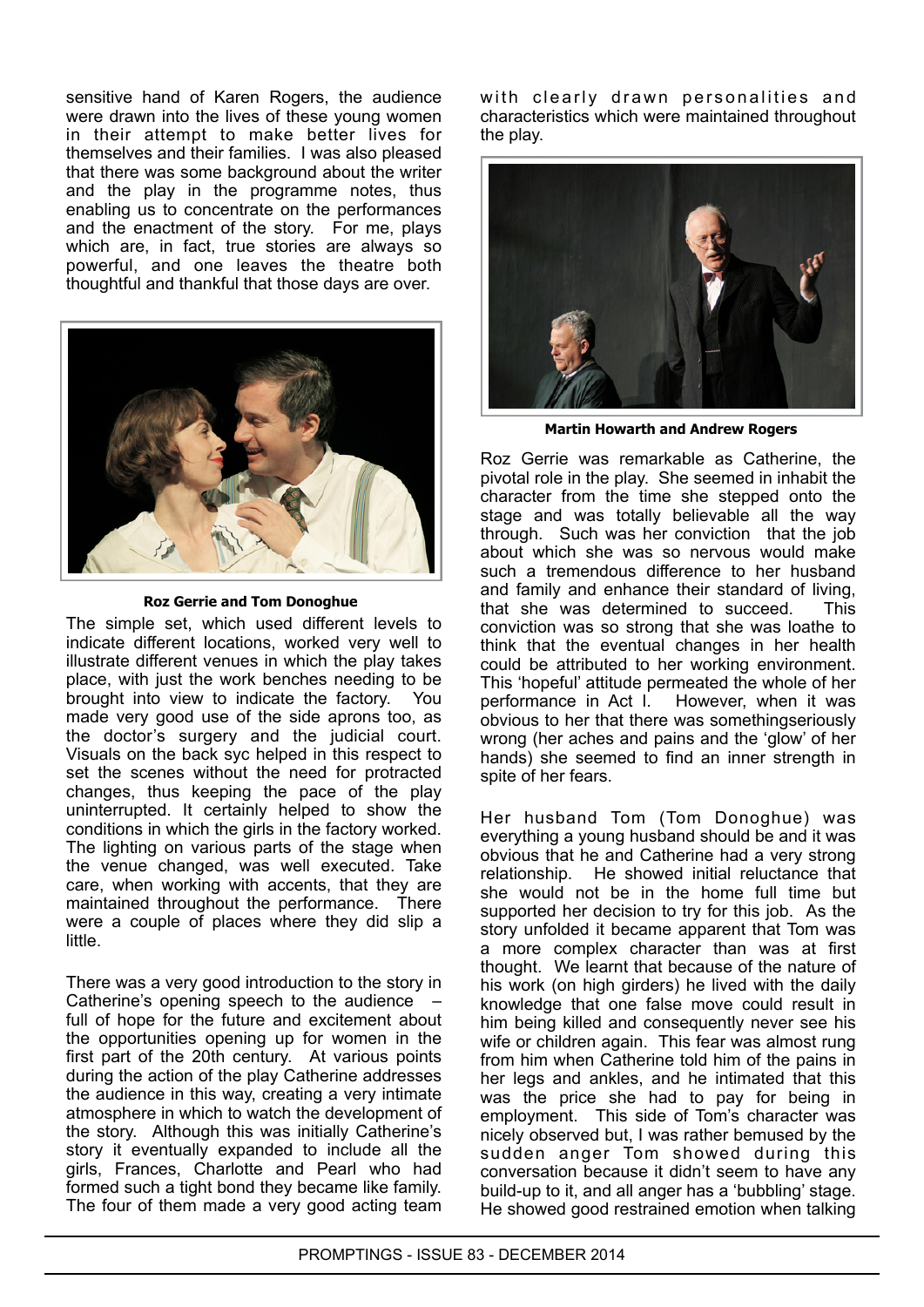about how he was going to manage without his wife to Mr Reed, who appeared to be completely indifferent to his situation.



**Liz Adams, Claire Taylor, Lorna Redman, Roz Gerrie**

Frances (Claire Taylor), Charlotte (Liz Adams) and Pearl (Lorna Redburn) were the established workers in the factory and into whose company Catherine was introduced. Charlotte was obviously the more chatty, sarcastic one showing a saucey rapport with Mr Reed. Frances and Pearl were more acquiescent and respectful as far as he was concerned, but all three were, eventually, happy to accept Catherine into their circle, especially as she proved to be a good worker. They shared lots of happy moments – like the day out on the lake – and were supportive of each other when told they were all developing symptoms of radium poisoning. There were no histrionics (which I feel would have been inappropriate), just restrained solidarity.



**Peter Fox**

Mr Reed (Peter Fox) was a true company man showing an incredible ability to explain away the worries and the fear of the girls. He spoke with such conviction that one supposes that he was not in possession of all the facts himself. Even when presented with the evidence of the damage being done to the health of the radium girls he was reluctant to accept it. He had a well hidden

ruthless streak which came to the fore when he told Catherine the company were letting her go, but tempered with a kindness by offering her an extra week's wages.

It is Dr Rowntree (Dave Hinkley) who casually praises the use of radium in the treatment of various illnesses when Catherine queries its use. Likewise with the Company Doctor (Andrew Rogers) who tried to persuade her that her symptoms had absolutely nothing to do with the radium. Both small scenes were nicely played DSR. It is Dr Dalitsch (Martin Howarth with a strong German accent) who has the unenviable task of telling the girls about the truth of their condition, which he does calmly, but honestly. Their interview with Dr Dalitsch was very emotional for the girls coupled with the realisation of what their future would be now that they had a firm diagnosis. However, he at least shows some understanding in recommending that they see a lawyer about suing for damages.



**Jon Gilbert**

Leonard Grossman (Andrew Rogers) is the lawyer who takes on their case, not for the money, but because he genuinely believes they have a case, although he is honest enough to convince them it will be a long and difficult case. The Judge (Martin Howarth) looked and spoke like a member of the judiciary.

The Radio Announcer (Dave Hinkley), Reporter 1 (Dave Hinkley) and Reporter 2 (Jon Gilbert) were all played with the right amount of sensation seeking over the case. The son (Dave Hinkley) and daughter (Claire Taylor), who asked in their innocence why Catherine was unwell, bore the brunt of her anxiety when she pushed them away so that they could not see her pain.

The cameo roles reviewed in the last three paragraphs were all taken by members of the cast, but so engrossing were the story and the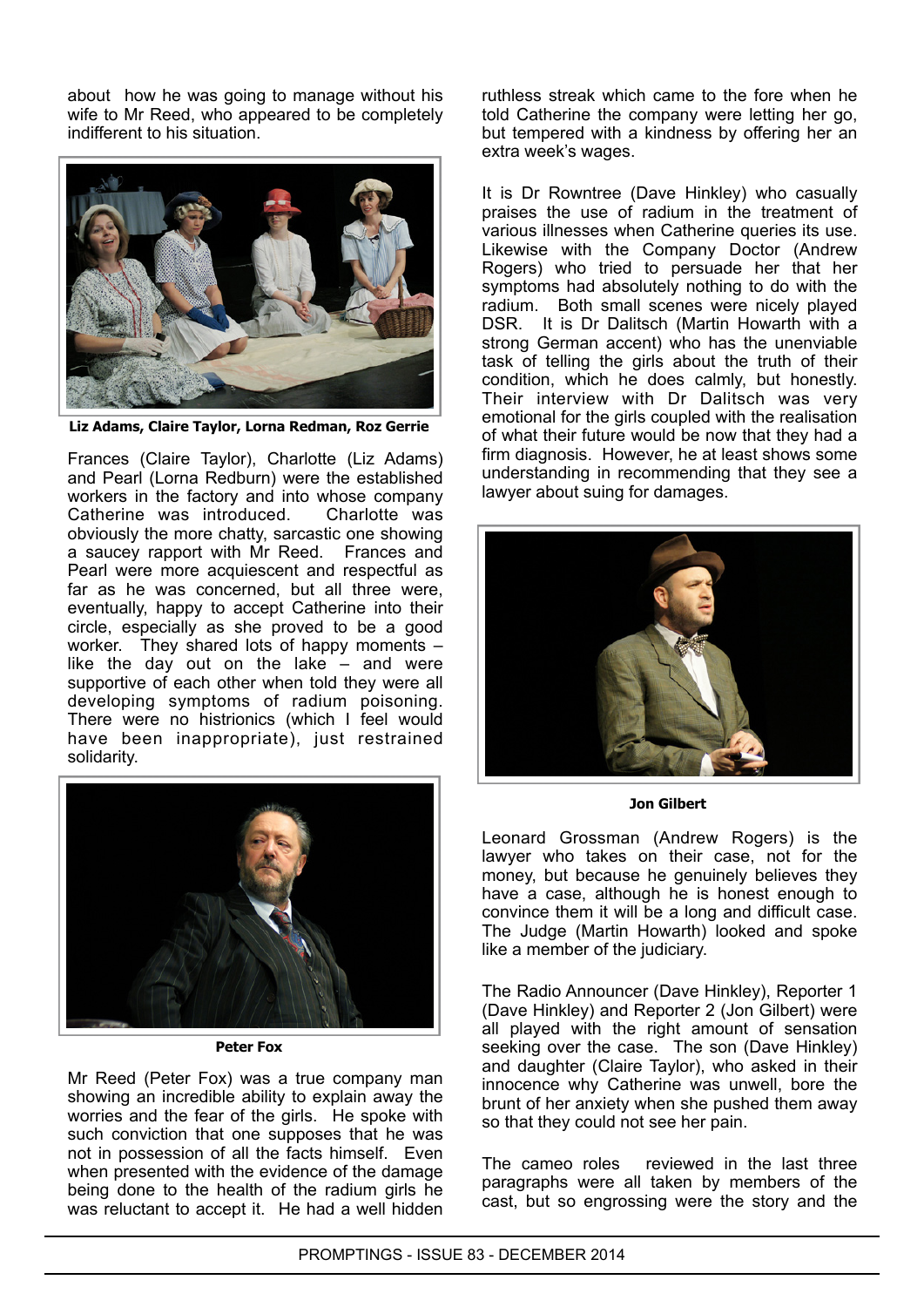performances that this didn't matter – they became essential 'bricks' in the building of the action, and whose contributions were very necessary for the telling of the story. The interaction between these characters and the radium girls was always appropriate and convincing.



**Claire Taylor, Liz Adams, Lorna Redman, Dave Hinkley**

The dates on the visuals showed the passage of time which was helpful and necessary as none of the cast had a change of costume and no opportunity to 'age' as such. It was obvious though that the effects of the radium were causing changes in their physical condition and this showed gradually in the way the girls moved and carried themselves.

At the end, after Catherine's death, when she appears again tall and well, she talks, with some emotion, to the audience about the final time the four girls went to the lake and she talks about the other girls who have died as a result of the radium poisoning, saying they were all 'shining', both materially and metaphorically. The same 'shining' hope perhaps that she had in the beginning of the play.

Throughout the play and, I suspect, because of the association with clocks and watches time seemed to be at the centre of all the action. Catherine talks about it in each of her speeches to the audience, almost as if she is being carried towards her allotted span of years. The realisation of the actual time between the winning of the appeal and her death being only 21 days was a very sobering moment, and it seemed very appropriate that the play should end with the light of the moon and stars (both timeless) on an empty stage – a very powerful image I thought.

I thought this was an exceptional piece of theatre, well acted and sensitively handled, and although the content of the play was seriously questioning the ethics of big business against the welfare of the working populace, the abiding emotion, I felt, was of hope and love. Congratulations on achieving such a good balance throughout.

### **Jacqui Steadman**

## LADS TICKET SECRETARY

Do you enjoy talking to people and organising things?

If so, the LADS ticket secretary role could be right up your street!

Lisa & Lucy are stepping down in order to concentrate on family life with baby Ted, so the committee is seeking a new volunteer to take on this simple and satisfying role! The new person would need to start at the beginning of the new season 2015-16, ie October 2015 would be the first play. A handover and shadowing process with Lisa & Lucy could be offered towards the end of this season.

The ticket secretary:

- Is an officer on the general committee
- Receives all advance ticket bookings
- Manages all phone and email bookings through the TicketSource website
- Staffs the Box office for each play, selling tickets on the door

The best things about the job are:

- You get to speak to our audience very regularly, and build relationships with all our regulars
- You get to be involved and part of the team for every show, but in a predictable way!

If you're interested, contact Lisa who can tell you lots more about the role.

C all 0 7 8 11 4 7 1 9 4 8 or email [lads.boxoffice@gmail.com](mailto:lads.boxoffice@gmail.com)

## LADS TICKET VOUCHERS

Still racking your brains over what to get for Christmas presents? Why not buy LADS Ticket Vouchers? These can be redeemed for tickets in one or more LADS seasons and are a great way of promoting our plays and drawing in new audiences.

C all 0 7 8 11 4 7 1 9 4 8 or email [lads.boxoffice@gmail.com](mailto:lads.boxoffice@gmail.com)